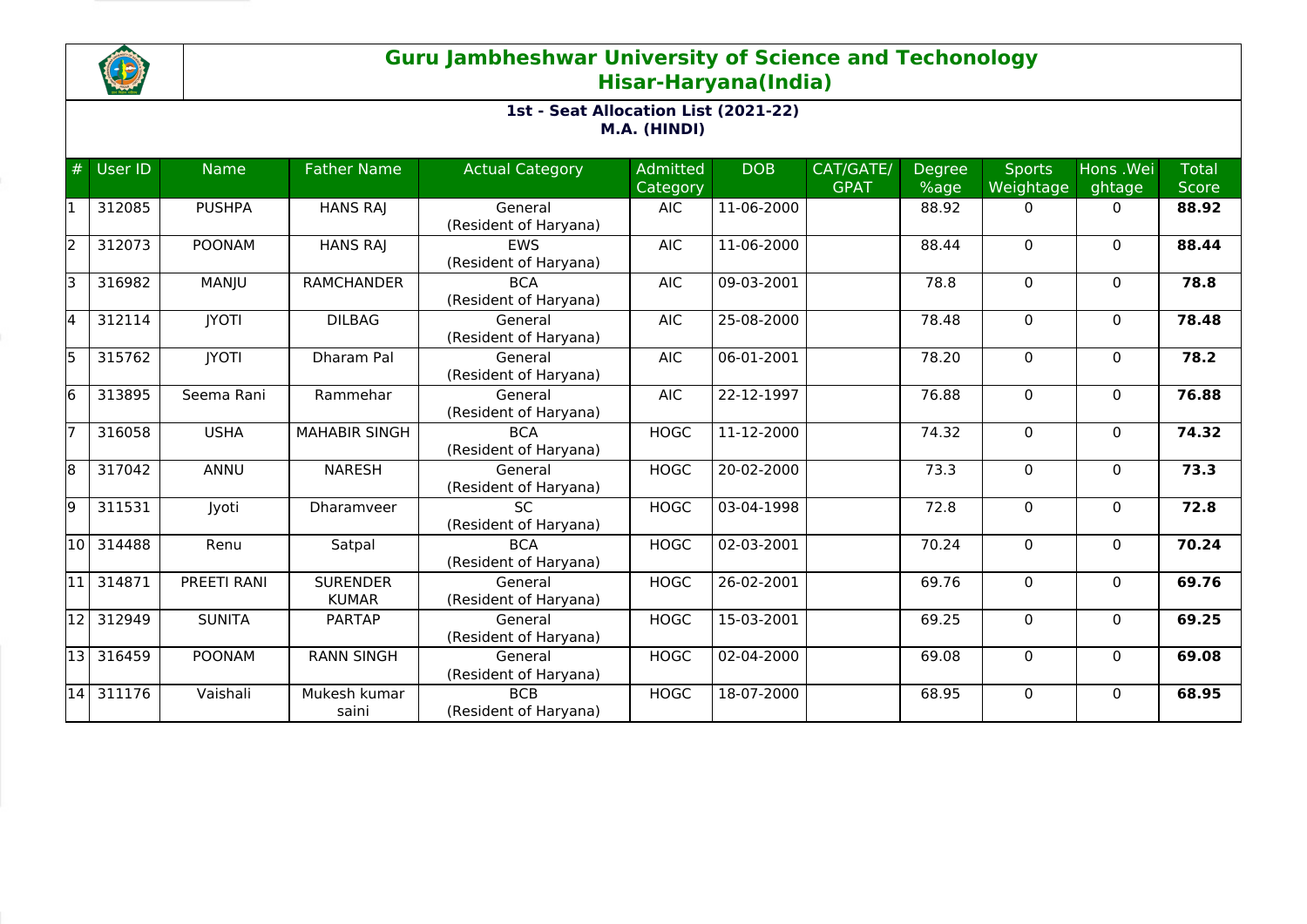

## **Guru Jambheshwar University of Science and Techonology Hisar-Haryana(India)**

#### **1st - Seat Allocation List (2021-22) M.A. (HINDI)**

| #               | User ID | <b>Name</b>         | <b>Father Name</b>              | <b>Actual Category</b>                   | Admitted<br>Category | <b>DOB</b> | CAT/GATE/<br><b>GPAT</b> | <b>Degree</b><br>%age | <b>Sports</b><br>Weightage | Hons .Wei<br>ghtage | <b>Total</b><br><b>Score</b> |
|-----------------|---------|---------------------|---------------------------------|------------------------------------------|----------------------|------------|--------------------------|-----------------------|----------------------------|---------------------|------------------------------|
| 15              | 317016  | <b>SHWETA</b>       | KULDEEP SINGH                   | General<br>(Resident of Haryana)         | <b>HOGC</b>          | 09-07-2001 |                          | 68.52                 | $\mathbf{0}$               | 0                   | 68.52                        |
| 16              | 312614  | <b>SHWETA</b>       | <b>SUBHASH CHAND</b>            | <b>BCA</b><br>(Resident of Haryana)      | <b>HOGC</b>          | 22-06-2000 |                          | 68.36                 | $\mathbf 0$                | $\Omega$            | 68.36                        |
| l17             | 316879  | PRIYA               | <b>BANSILAL</b>                 | General<br>(Resident of Haryana)         | <b>HOGC</b>          | 08-01-1999 |                          | 68                    | $\mathbf 0$                | $\mathbf{0}$        | 68                           |
| 18              | 314104  | <b>KIRAN</b>        | <b>RAMNIWAS</b>                 | General<br>(Resident of Haryana)         | <b>HOGC</b>          | 06-06-1999 |                          | 66.45                 | 0                          | 0                   | 66.45                        |
| 19              | 311758  | <b>MONIKA</b>       | <b>RAMNIWAS</b>                 | General<br>(Resident of Haryana)         | <b>HOGC</b>          | 03-06-2000 |                          | 65.96                 | $\mathbf 0$                | $\mathbf{0}$        | 65.96                        |
| 20              | 316406  | Ritul               | Raj Kumar                       | <b>BCA</b><br>(Resident of Haryana)      | <b>HOGC</b>          | 15-06-2000 |                          | 65.5                  | $\mathbf{0}$               | $\mathbf{0}$        | 65.5                         |
| 21              | 316484  | <b>MANISHA</b>      | <b>SUBHASH</b>                  | <b>SC</b><br>(Resident of Haryana)       | <b>HOGC</b>          | 20-05-2000 |                          | 65                    | $\mathbf 0$                | $\mathbf{0}$        | 65                           |
| $\overline{22}$ | 317083  | <b>SUMITRA DEVI</b> | <b>MAHENDER</b><br><b>SINGH</b> | $\overline{SC}$<br>(Resident of Haryana) | SC                   | 28-11-1999 |                          | 64.52                 | $\Omega$                   | $\mathbf{0}$        | 64.52                        |
| $\overline{23}$ | 315515  | <b>SAVITA RANI</b>  | <b>MANGAL RAM</b>               | <b>BCA</b><br>(Resident of Haryana)      | BCA3                 | 23-09-1998 |                          | 62.8                  | $\mathbf 0$                | $\mathbf{0}$        | 62.8                         |
| 24              | 316388  | POOJA RANI          | <b>MAI RAM</b>                  | $\overline{SC}$<br>(Resident of Haryana) | <b>DSC</b>           | 15-08-1995 |                          | 62.37                 | 0                          | 0                   | 62.37                        |
| 25              | 315966  | <b>ANCHAL</b>       | <b>SUBHASH</b>                  | $\overline{SC}$<br>(Resident of Haryana) | <b>DSC</b>           | 01-10-1995 |                          | 61.6                  | $\Omega$                   | $\Omega$            | 61.6                         |
| 26              | 314231  | <b>RAVINA</b>       | <b>KITAB SINGH</b>              | <b>SC</b><br>(Resident of Haryana)       | <b>SC</b>            | 10-02-2000 |                          | 61.18                 | 0                          | $\mathbf{0}$        | 61.18                        |
| 27              | 316943  | <b>BHATERI</b>      | <b>ZILE SINGH</b>               | $\overline{SC}$<br>(Resident of Haryana) | $\overline{SC}$      | 13-08-1994 |                          | 60.76                 | $\mathbf 0$                | $\mathbf 0$         | 60.76                        |
| 28              | 316391  | <b>RAVI KUMAR</b>   | <b>JAIVIR</b>                   | <b>SC</b><br>(Resident of Haryana)       | <b>SC</b>            | 06-04-1999 |                          | 59.92                 | 0                          | 0                   | 59.92                        |
| $\overline{29}$ | 316463  | <b>RAHUL</b>        | <b>SURESH</b>                   | <b>SC</b><br>(Resident of Haryana)       | <b>DSC</b>           | 01-06-2000 |                          | 59.25                 | $\mathbf 0$                | $\Omega$            | 59.25                        |